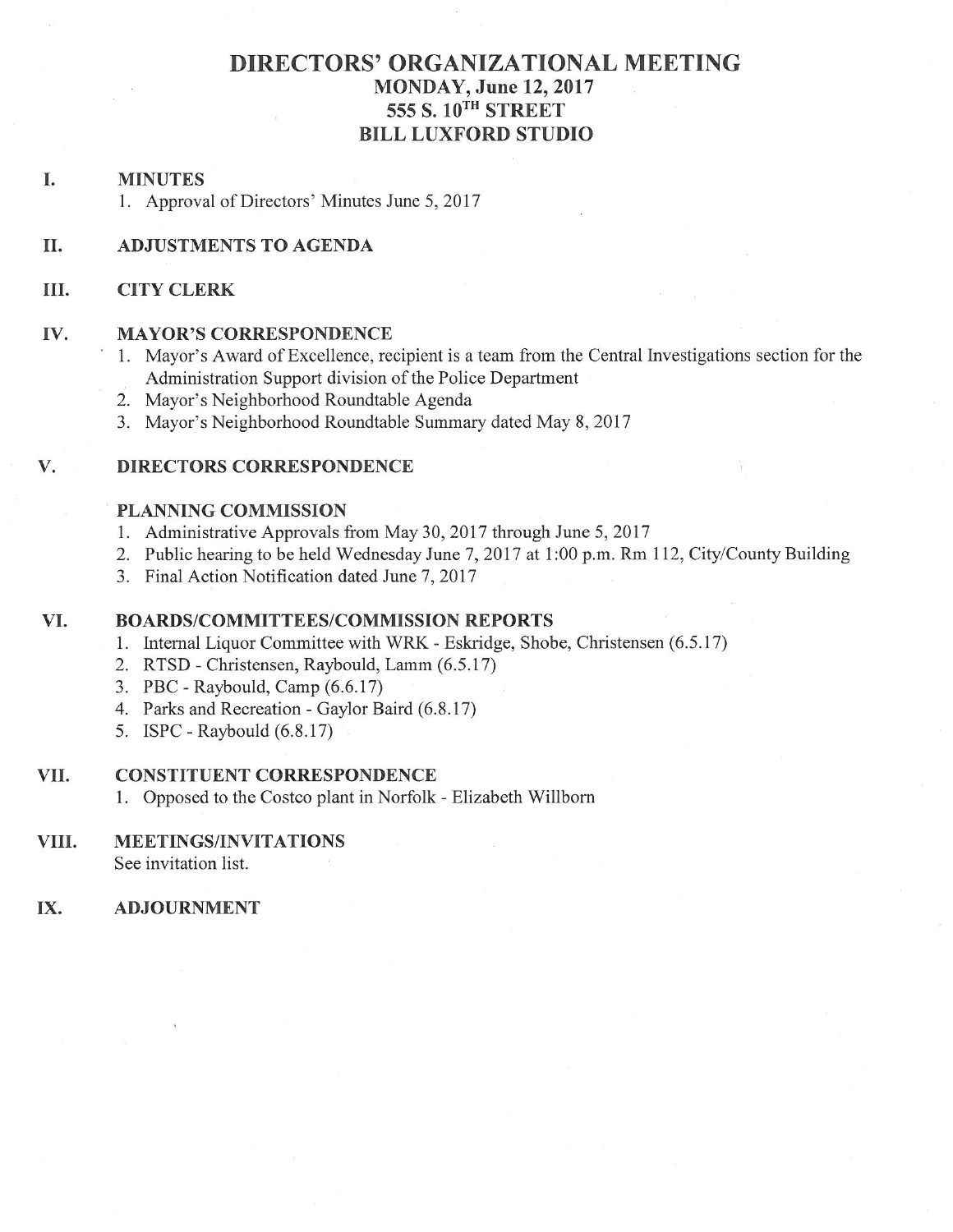# **MINUTES DIRECTORS' MEETING Monday, June 12, 2017**

**Present:** Roy Christensen, Jane Raybould, Cyndi Lamm, Carl Eskridge, Jon Camp, Bennie Shobe, and Leirion Gaylor Baird

**Others Present:** Teresa Meier, City Clerk; Rick Hoppe, Chief of Staff, Mayor's Office. Jeff Kirkpatrick, City Attorney. Dave Landis, Urban Development. Others present but not familiar with names and department heads.

Chair, Roy Christensen opened the meeting at 2:00 p.m.

### **I. MINUTES**

Approval of Directors' Meeting Minutes, for June 5, 2017.

### **II. ADJUSTMENTS TO AGENDA - None**

### **III. CITY CLERK**

Meier, Motion to Amend No1 for an item under 1<sup>st</sup> Reading, the Claims Report removing one name for consideration was handed out to the Council members.

Under Public Hearing – Liquor Resolutions, Items 14 and 15 will be called together.

Item 22 there is a Motion to Amend No 1.

Under Resolutions  $1<sup>st</sup>$  Reading item 42 and under Ordinances  $1<sup>st</sup>$  Reading items 45-48 request to delay Public Hearing until June 19, 2017.

## **IV. MAYOR'S OFFICE**

Dave Landis, Urban Development reported the City of Lincoln is the recipient of the Enersen Urban Design Award for the "P" Street District Improvements.

Christensen requested a review be completed on the suite that the City of Lincoln occupies at the arena. He would like the review to include how it has worked, how it has been utilized, what's been done with it, over the past few years. Christensen requests the Mayor's office report back at next week's Directors' meeting.

## **V. BOARDS/COMMITTEES/COMMISSION REPORTS**

### **1. Internal Liquor Committee (ILC) - Eskridge, Shobe, Christensen (06.05.17)**

Eskridge reported ILC met with WRK regarding the renewal of the entertainment district permit. The item is on 1<sup>st</sup> Reading for today's City Council meeting and will be coming before the Council next week.

Christensen reported the biggest thing that he took from the meeting is that WRK would like to get back to the original intent of the railyard, having more events that are family oriented and groups which would allow for more utilization of the area.

### **2. RTSD – Christensen, Raybould, Lamm (06.05.17)**

Lamm reported the committee came to an approval agreement to cap expenses on the South Beltway. Discussion was had regarding the budget. Lamm is excited for the City, County, State, and RTSD